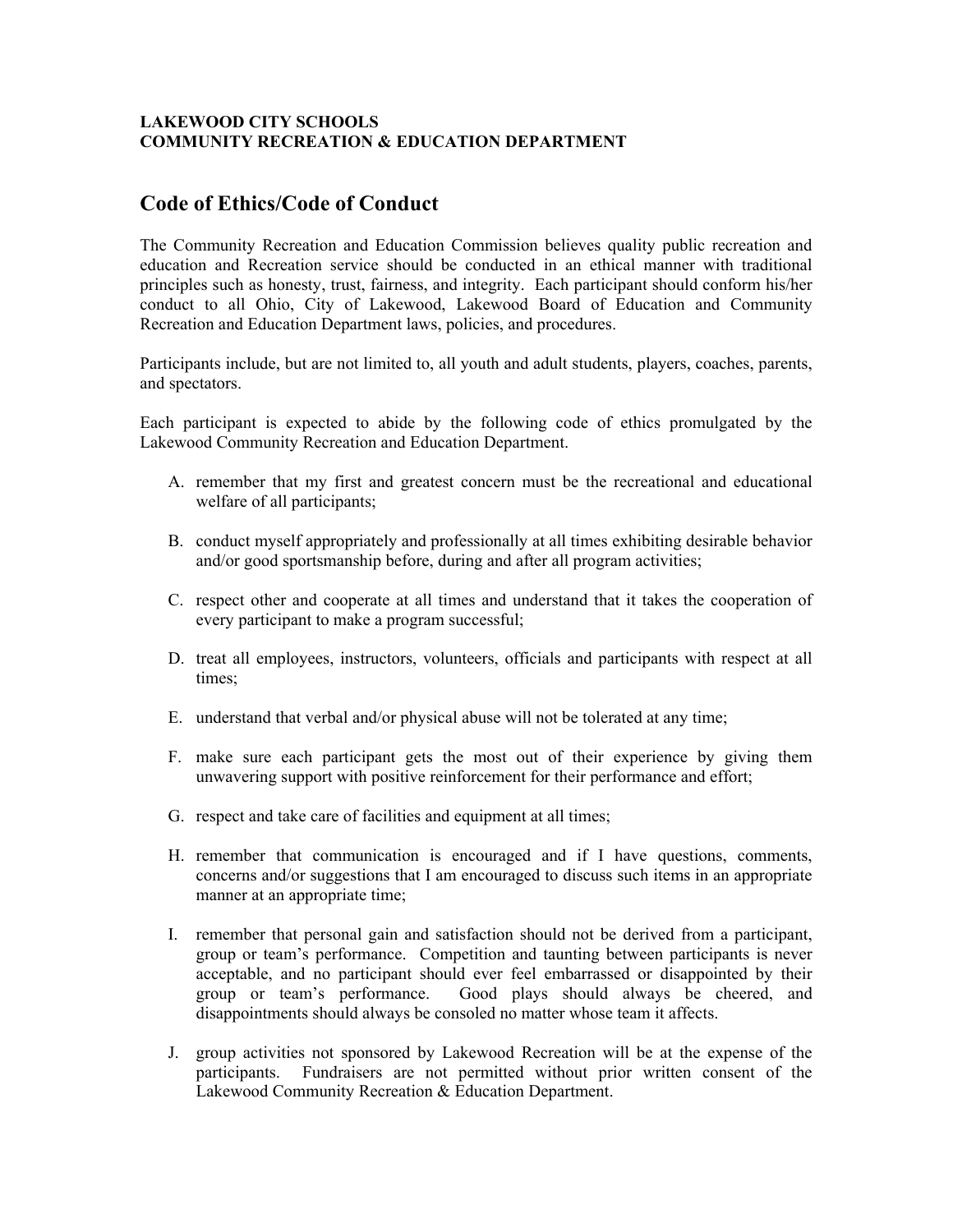## **Corrective Action Steps**

In order to ensure that treatment of participants is fair and impartial, the following Corrective Action Steps have been adopted to establish appropriate consequences for inappropriate and/or unsportsmanlike behavior.

There are four Corrective Action Steps designed to forgive a mistake but to firmly address chronic misbehavior.

These guidelines are not absolute in dealing with behavioral problems. Severe situations shall commence at any step deemed appropriate by the Commissioner.

| Step 1 – Written/Verbal    | The Commissioner or designee has the authority to<br>forward written communication and/or verbally address<br>a participant to discuss their inappropriate and/or<br>unsportsmanlike behavior.                                                                                                                                              |
|----------------------------|---------------------------------------------------------------------------------------------------------------------------------------------------------------------------------------------------------------------------------------------------------------------------------------------------------------------------------------------|
| Step $2$ – Written Warning | The Commissioner or designee has the authority to<br>a participant's inappropriate<br>and/or<br>document<br>unsportsmanlike behavior. A copy of the documentation<br>will be forward to the participant outlining their actions.<br>Copies of all documentation will be kept on file at the<br>Community Recreation & Education Department. |
|                            | The Commissioner or designee has the authority to<br>require a meeting with the participant to discuss their<br>conduct. The meeting will be documented.                                                                                                                                                                                    |
| Step $3$ – Suspension      | The Commissioner or designee has the authority to<br>temporarily suspend a participant because of their<br>inappropriate and/or unsportsmanlike behavior.                                                                                                                                                                                   |
|                            | A participant shall have the opportunity to attend a<br>Commission meeting to appeal the decision of the<br>Commissioner.                                                                                                                                                                                                                   |
|                            | If the participant desires to appear before a Commission,<br>a formal written request must be submitted to the<br>Commissioner.                                                                                                                                                                                                             |
|                            | A participant that has been temporarily suspended may<br>not participate in or attend any program activities.                                                                                                                                                                                                                               |
|                            | A participant shall be notified of their suspension by<br>certified mail.                                                                                                                                                                                                                                                                   |
| Step $4 -$ Expulsion       | The Community Recreation & Education Commission or<br>its assigned sub Commissions have the authority to expel                                                                                                                                                                                                                              |